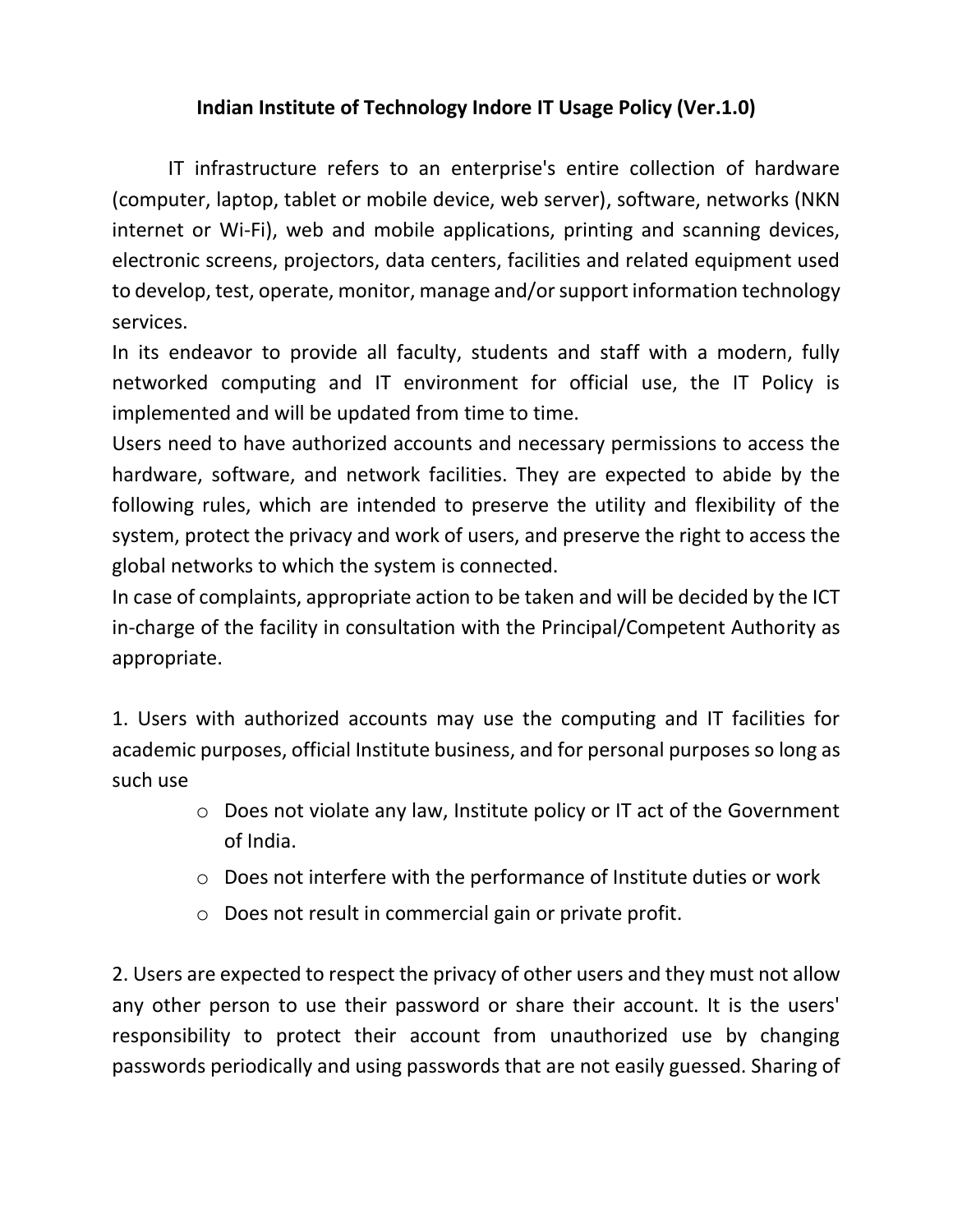passwords for any purpose is strictly prohibited. The user is responsible for any incident registered under his/her login identity.

3. Any attempt to circumvent system security, guess others' passwords, or in any way gain unauthorized access to local or network resources is forbidden. Users must not use another person's computing account, attempt to forge an account identity, or use a false account or email address.

4. Transferring copyrighted materials to or from the IIT campus systems without express consent of the authority is a violation of law. In addition, use of the internet for commercial gain or profit is not allowed. If done so, it will be sole responsibility of the concerned user.

5. Downloading of copyrighted movies/books/games/music/software via torrent's or other means is banned and may be tracked on receipt of any complaints. Any such activities will subject to disciplinary actions or punishment against the concerned user(s) as deemed appropriate by the Competent Authority .

6. No user shall at any time make available any data owned or generated by IIT Indore to others, which may lead to violation of the data sharing policy.

7. Downloading and Installation of unlicensed software on IIT facilities, or on individual machines connected to the IITI network or unnecessary download, is strictly prohibited.

8. It is forbidden to use email and other network communications facilities to harass, offend, or annoy other users of the network, including impeding their computing systems, software, or data. It is also forbidden to send emails or messages masquerading as another person or to hide the sender's identity. Neither is any form of commercial advertising or soliciting allowed.

9. Spamming is strictly disallowed. Subscribing to mailing lists outside the Institute is an individual's responsibility.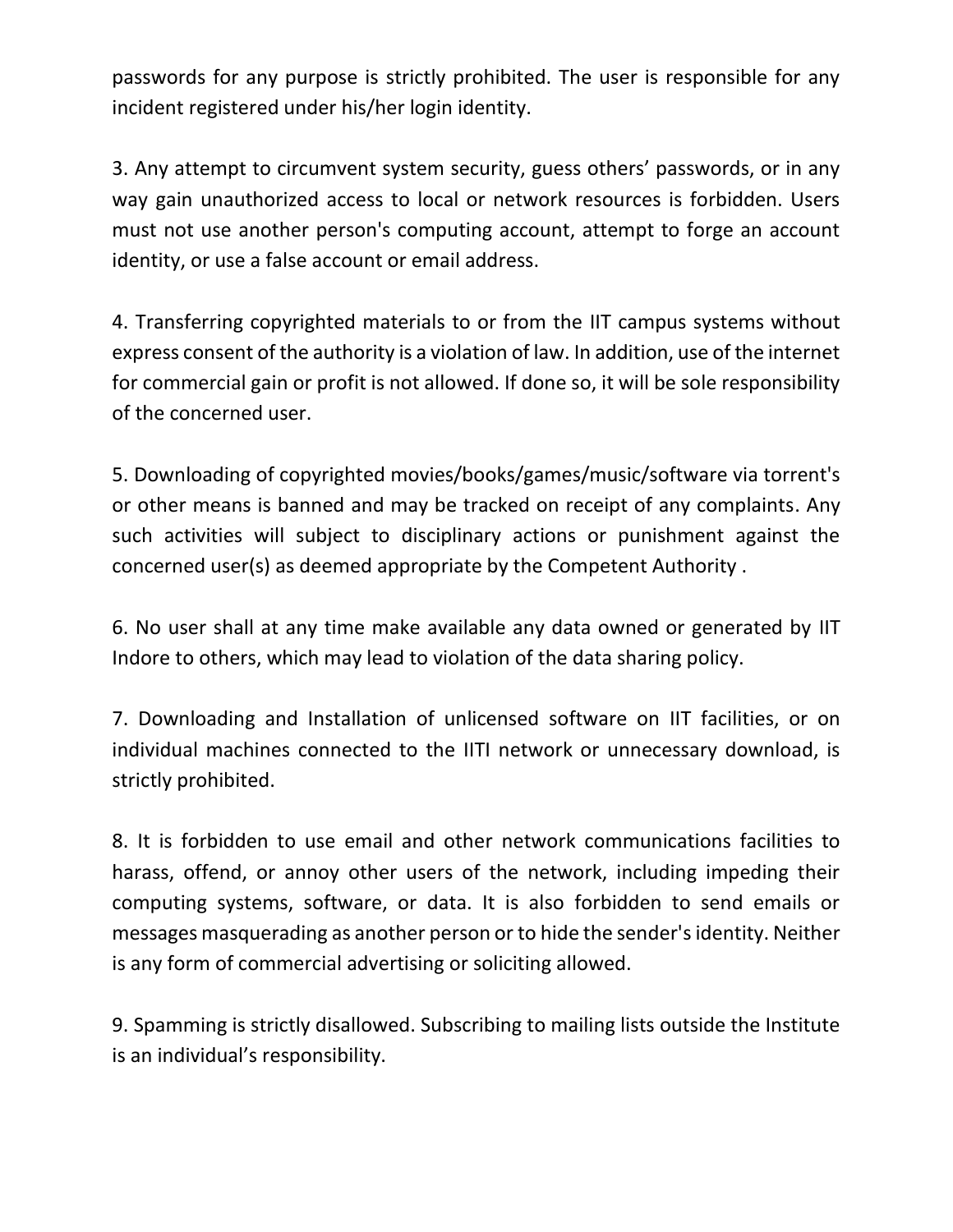10. Recreational downloads and peer to peer connections for recreational purposes are banned.

11. To the extent possible, users are expected to connect only to the premises Wi-Fi network (IITI\_2.4GHz/5GHz or IITI) for wireless access. Setting up of unsecured Wi-Fi systems on the Institute network is prohibited.

12. It shall be responsibility of the user to log-out from the accounts after each use and shut- down the system properly. Abrupt shut-down by pulling off the plug is harmful and dangerous for the system and other installations.

13. It would be the responsibility of the user to protect his/her data and to take regular back-up since they would be working in de-centralized mode most of the time.

14. Users are expected to take proper care of equipment and are expected to report any malfunction to the staff on duty or to the in-charge of the facility. Users should not attempt to move, repair, reconfigure, modify, or attach external devices to the systems. Any hardware change is not permitted to the users without prior permission from concerned authority.

15. No food or drinks are permitted in the computer laboratories. Also making noise either through games/ music or even talking and/ or singing loudly is prohibited.

16. Playing of Games or accessing recreational/offensive/pornography resources in Institute laboratories or by using Institute facilities is strictly prohibited.

17. Display of offensive material is strictly disallowed, and serious action will be taken against offenders.

18. Members who do not require continuation of services shall intimate the same in writing so that their accounts can be closed. It is compulsory for all users to get no-dues.